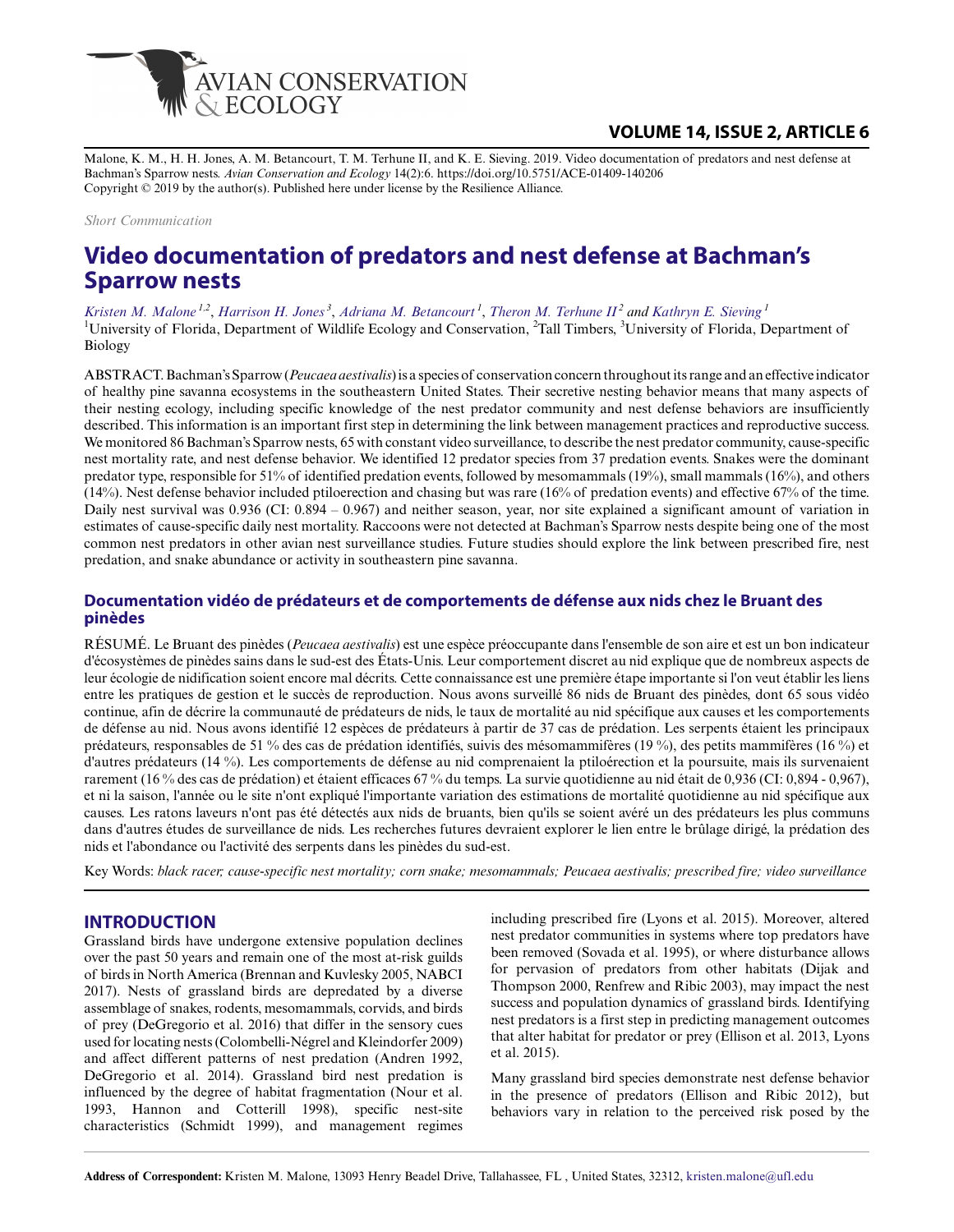predator (Curio et al. 1983), and by predator species (Kleindorfer et al. 2005). The costs and benefits of nest defense behavior may diminish with some predator types, e.g., snakes (Ellison and Ribic 2012, Ellis-Felege et al. 2013), and/or for larger predators (Vickery et al. 1992). Nest defense behavior can have significant outcomes on nest success against some predator species; for instance, the success of Wood Thrush (*Hylocichla mustelina*) nest defense and overall nest success was significantly different against different dominant nest predators (Schmidt and Whelan 2005). Identifying defense behaviors at the nest, and the context in which they are used, can help determine how the predator community is likely to influence nest predation rates.

Bachman's Sparrow (*Peucaea aestivalis*) is a species of conservation concern endemic to pine savannas of the southeastern United States. The species has been declining throughout its range over the past five decades (Sauer et al. 2017). Most of the remaining Bachman's Sparrow habitat in the Red Hills region (Fig. 1) and many other locales throughout the southeast consists of open pine savanna on private lands that are often intensively managed for the Northern Bobwhite (*Colinus virginianus*). Bachman's Sparrow is a habitat specialist that is sensitive to changes in landscape composition (Taillie et al. 2015), habitat fragmentation (Jones et al. 2017, Winiarski et al. 2017*a*), and ground cover vegetation, as influenced by fire regime (Cox and Jones 2009, Jones et al. 2013). The dependency of Bachman's Sparrow on habitat maintained by frequent fire has been welldocumented (Tucker et al. 2004, Cox and Jones 2007, 2009, Jones et al. 2013) and makes this species an effective indicator of healthy pine savanna ecosystems (Taillie et al. 2015). Except for singing males during the breeding season, the species is especially cryptic and females are rarely detected. Their cryptic domed-cup ground nests and secretive behavior around the nest (Haggerty 1988, 1995), makes nests difficult to find and study.

**Fig. 1**. The study took place in the Red Hills region of northern Florida and southern Georgia (inset) on two properties (yellow) managed for open pine savannah that were surrounded by other properties with similar management (green).



Many aspects of Bachman's Sparrow ecology, therefore, need additional study (Dunning et al. 2018), including specific knowledge of the nest predator community, nest defense

behaviors, and reproductive success. This information is an important first step in determining the link between management practices and reproductive success (Lyons et al. 2015). We therefore monitored Bachman's Sparrow nests using video surveillance on restored pine savanna in the Red Hills region of northern Florida to describe the following: (1) the nest predator community of Bachman's Sparrow along with (2) cause-specific nest mortality and proportional risk germane to different predator types in our system, and (3) the nest defense behavior exhibited by this species.

## **METHODS**

## **Study site**

The study took place on two properties owned and managed by Tall Timbers, located in northern Florida in the Red Hills region (Fig. 1). The Red Hills physiographic region is approximately 405,000 ha and was historically dominated by longleaf pine (*Pinus palustris*) and shortleaf pine (*Pinus echinata*) savanna. Private hunting plantations managed for Northern Bobwhite dominate the region (Fig. 1) and maintain habitat for many pine savanna species. One site was the core management area (800 ha) at Dixie Plantation (Dixie hereafter; 3682 ha) located in Jefferson County, Florida. The second site, Tall Timbers (TT hereafter; 1300 ha), was in Leon County, Florida. Both sites were classified as oldfield, historical agricultural land. Uplands were pine savanna dominated by loblolly pine (*Pinus taeda*) and shortleaf pine, and included longleaf pine as well as a variety of oak species. Management activities included burning approximately half of each property in March-April (1-2-yr fire return interval), rollerchopping (mechanical shrub reduction), and mowing in the fall, and supplemental feeding for Northern Bobwhite every few weeks throughout the year. Mesomammalian predators were trapped and removed from approximately May-September to relieve predation pressure on Northern Bobwhite nests; however, their activity was reduced, not eliminated (Jackson et al. 2018, Palmer et al. 2019).

#### **Nest searching and video surveillance**

From mid-April to late August during each year of the study we nest-searched on eight 15-ha plots randomly placed throughout both properties (16 total). We found nests using behavioral cues given by parents and systematic searches by walking through nesting microhabitat to flush an attending parent. Nesting adults exhibit cryptic behavior but can be seen taking invertebrate food to the nest. We flagged nests with two small, pink flags tied close to the ground, each 2.5 m from the nest. A human observer checked nests every 1–5 d regardless of whether the nest was video monitored. We took caution not to disturb vegetation surrounding nests, especially not in a path leading to the nest, and to minimize time spent at or near the nest.

We used video surveillance to monitor the fate of a subset of nests. Our surveillance systems generally followed the recommendations of Cox et al. (2012). Cameras were small (10 cm long by 6 cm in diameter), camouflaged, placed 2–10 cm above the ground, at a minimum of 30 cm from the nest, and at an angle to the nest entrance. We used one of two weatherproof, day/night, 3.6-mm lens cameras (ZOSI CCTV ZG2116E or Rainbow NTSC BC70WIRC) and a 15-m cord to connect the camera to a digital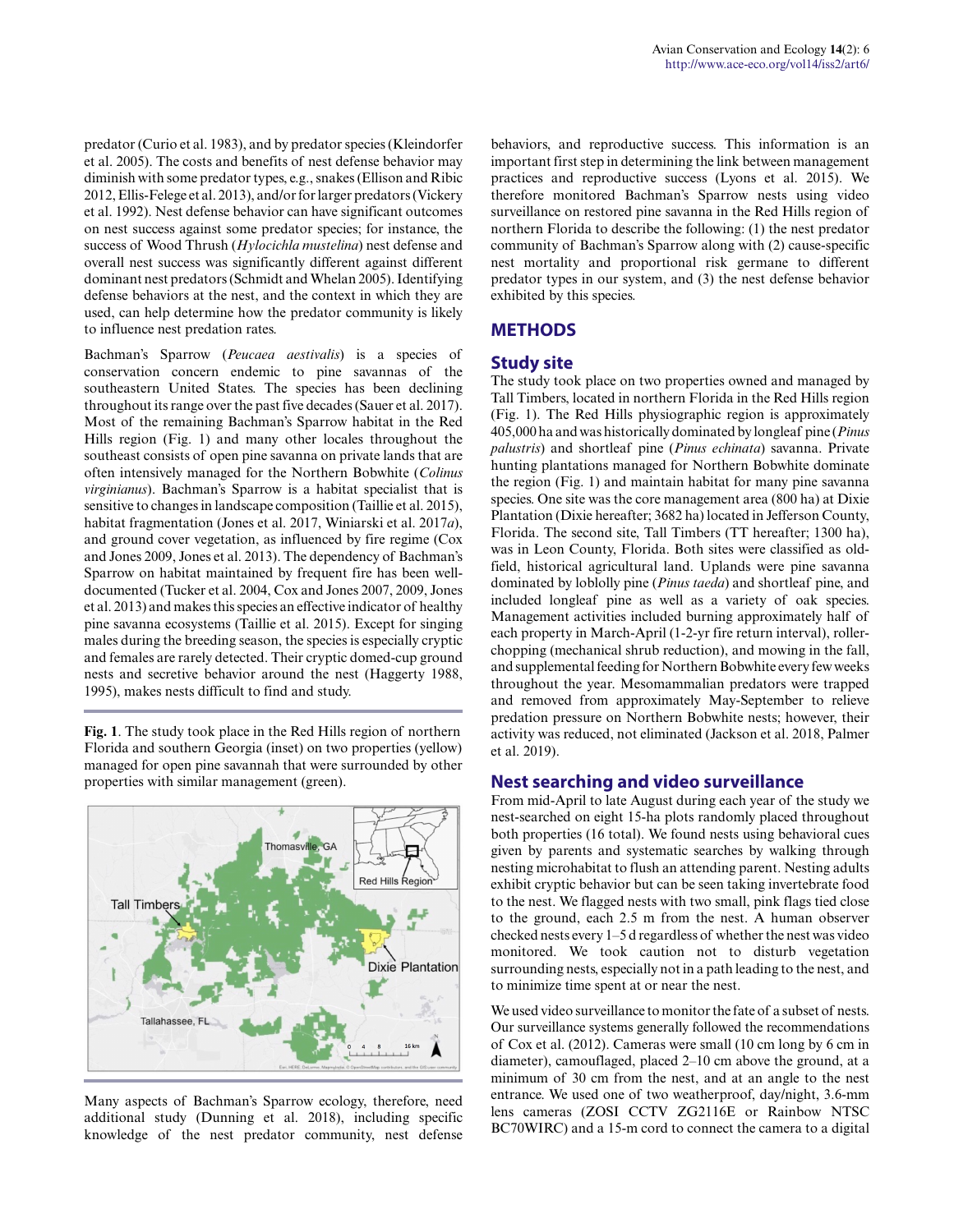video recorder (DVR) and a 12-V battery. The cord was covered in black, 2.5-cm Techflex (Techflex, Inc. Sparta, NJ) to prevent damage from chewing rodents. We disguised and partially covered the camera and cord using vegetation collected from the site (pine needles, dead leaves, sticks, etc.). We covered in camouflaged tape the first 1–2 m of the cord closest to the nest. The cameras used infrared light, which is discrete in the dark and likely not detectable by most predators (Sanders and Maloney 2002).

To ensure that video surveillance was not negatively affecting nest survival, after the first two seasons, we analyzed its effect on daily nest survival. We used a Bayesian analysis of the daily nest survival model presented by Royle and Dorazio (2008) with the binary surveillance variable as the only covariate. We included the 51 nests that were found in the first two seasons and included nests with  $(N = 37)$  and without  $(N = 14)$  video surveillance. We built and analyzed the model using JAGS implemented in R (version 3.3.1, R Development Core Team 2016) with the jagsUI package (Plummer 2013), which uses Markov Chain Monte Carlo (MCMC) simulation to estimate parameters based on posterior distributions. We initiated three simulation chains to estimate the posterior distribution based on 80,000 iterations and a burn-in of 40,000. We assessed convergence with R-hat values and visual inspection of traceplots (Brooks and Roberts 1998). We did not find a significant effect of nest surveillance on daily nest survival  $( = 0.986; 95\%$  credible interval  $|CI| = -0.025-1.918$ ; Betancourt et al. 2017). Thus, for 2017, we used surveillance on 28 of 35 nests.

We reviewed video with the primary objective of identifying predators responsible for nest failure. If a partial depredation was evidenced from nest checks, we also reviewed video to identify the predator responsible for the partial depredation. For these nests, we targeted review to only a portion of the video until the predation event was seen. We reviewed video from a subset of nests ( $N = 22$ ) from the first two seasons in full (not targeted for predation events only) using up to 16x viewing speed to detect attempted predation events and defense behavior that was successful and not detected using targeted reviewing. Therefore, in our description of the nest predator community, we include predators that were successful in nest depredation and that attempted nest depredation but were thwarted by a defensive parent.

#### **Cause-specific nest mortality analysis**

We used a Bayesian formulation of a logistic-exposure, multinomial nest mortality model to estimate daily survival for all nests, as well as daily probability of mortality from different predator types (Darrah et al. 2018). We chose to present multinomial nest mortality rates because they can be compared across studies to infer larger scale patterns, which is a limitation of presenting only counts. We used Bayesian methods because they are typically less biased than maximum likelihood estimation methods for small sample sizes such as ours (Le Cam 1990, Kéry 2010). We classified fates either as successful (fledged  $\geq 1$  chick), failed because of snakes, failed because of mesomammals, failed because of small mammals, or failed because of other predator type. We treated unknown predator identity as missing data, which contributes to uncertainty in the estimates. We did not incorporate partial depredations in this analysis because they did not cause nest failure. Fate was assumed to be categorized correctly and assumed to vary independently among nests.

We included the Julian date the nest was found, year (2015, 2016, 2017), and property (TT or Dixie) as covariates in the model. The date found serves as a proxy for nest initiation date because nest survival for this species has been shown to decrease over the course of the breeding season (Winiarski et al. 2017*b*) and because initiation date could not be calculated for nests that were found and failed during the incubation stage. We specified vague priors for all model parameters. Similar to the previous analysis, we built and analyzed the model using JAGS with three simulation chains for 70,000 iterations and a burn-in of 40,000.

## **RESULTS**

We found 86 nests during 2015 (*N* = 25), 2016 (*N* = 26), and 2017  $(N = 35)$ . The earliest nest in any season was found on 25 April and the latest was 15 August. The median date was 9 June. We found four nests in the laying stage, 27 in the incubation stage, and 55 in the nestling stage. We found most nests (65%; 5 incubation stage, 51 nestling stage) using behavioral cues exhibited by the parents, and the remainder (35%; 4 laying stage, 22 incubation stage, 4 nestling stage) when a parent was flushed off the nest. We video-monitored 65 nests (76%).

We recorded 37 predation events where the predator could be identified at least to predator type (Table 1; 37 is the total we used to calculate all percentages below, unless otherwise noted). We identified 12 species belonging to 3 major predator types: snakes were responsible for 19 (51%) of the predation events, mesomammals for 7 (19%), and small mammals for 6 (16%). We also detected depredations by red-imported fire ants (*Solenopsis invicta*) and Blue Jays (*Cyanocitta cristata*), responsible for the remaining five (14%) predation events (Table 1). Snake species included southern black racer (*Coluber constrictor*), corn snake (*Pantherophis guttata*), eastern coachwhip (*Masticophis flagellum*), eastern cottonmouth (*Agkistridon piscivorous*), and gray rat snake (*Pantherophis spiloides*; Table 1). Mesomammal species included coyote (*Canis latrans*) and bobcat (*Lynx rufus*). Small mammal species included hispid cotton rat (*Sigmoidon hispidus*), cotton mouse (*Peromyscus gossypinus*), and eastern wood rat (*Neotoma floridana*). We could not identify predators responsible for 17 depredation events because the nest was not under surveillance or there was an equipment malfunction or other circumstance, i.e., vegetation fallen in front of camera, that prevented identification. Five of the nests were parasitized by Brown-headed Cowbirds (*Molothrus ater*), although each of these nests was either depredated or fledged  $\geq 1$  host chick.

## **Nest defense behavior**

Parents defended nests on six occasions (16% of predation events; Table 2). Defense behavior effectively deterred predators 67% of the time, but only 50% of these nests were ultimately successful. Parents were at the nest (within the camera view) during 49% of the predation events and away from the nest (or at least outside of the camera view) for 43% of the predation events. During 8% of predation events, we were uncertain if a parent was at the nest. On three of the nest defense occasions, the parent exhibited ptiloerection while just outside the nest. One individual exhibited this behavior toward a black racer and was unsuccessful. Another individual exhibited ptiloerection against what we presumed was a predator but could not identify because it did not come into the camera view; on this occasion, the parent was successful, as the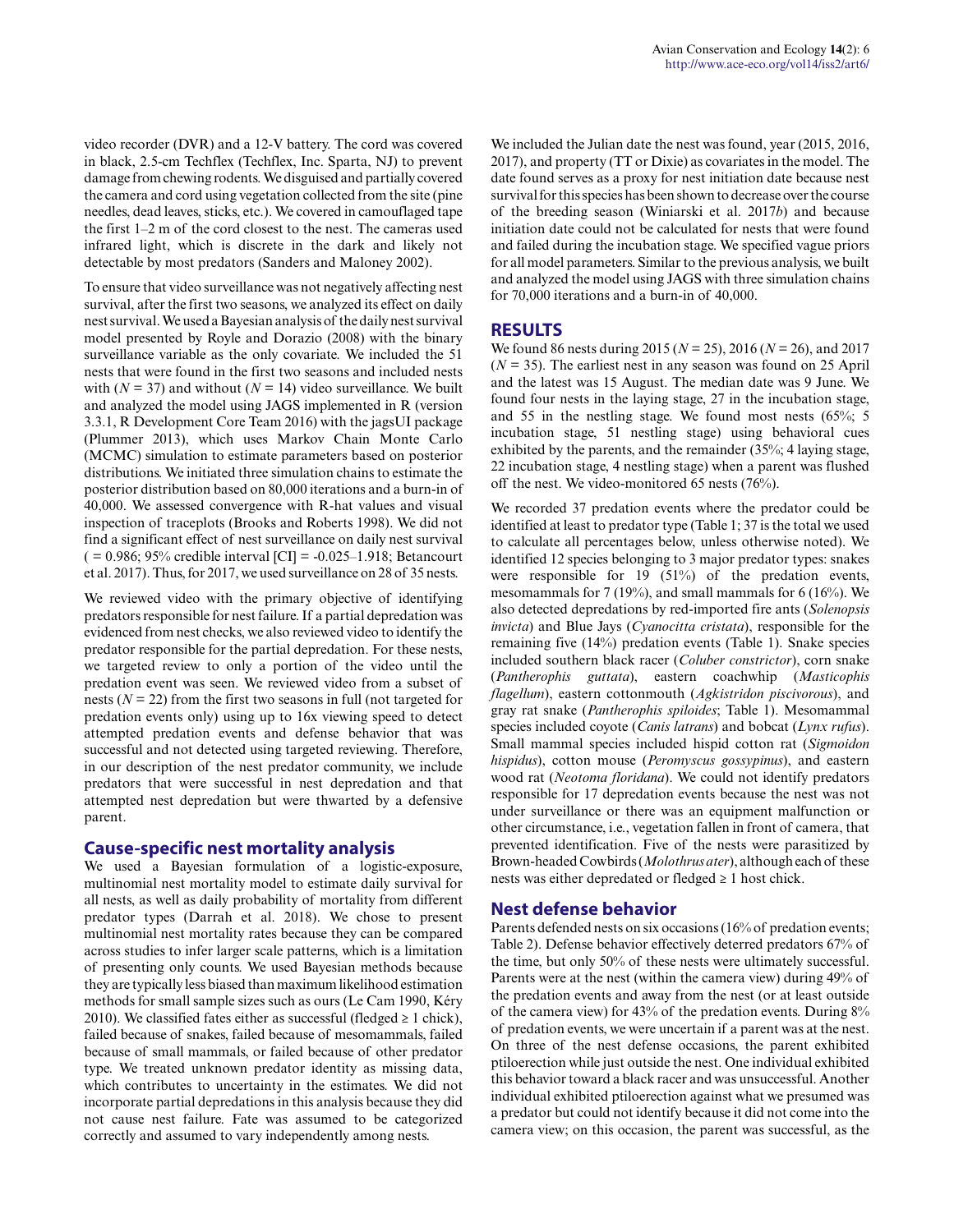|                                            | 2015     | 2016 | 2017 | Total |
|--------------------------------------------|----------|------|------|-------|
| Total nests found                          | 25       | 26   | 35   | 86    |
| Nests with video surveillance              | 13       | 24   | 28   | 65    |
| <b>Snakes</b>                              |          |      |      |       |
| Black racer (Coluber constrictor)          | $\Omega$ |      | 5    |       |
| Corn snake ( <i>Pantherophis guttata</i> ) |          |      |      |       |
| Gray rat snake (Pantherophis spiloides)    |          |      |      |       |
| Cottonmouth (Agkistrodon piscivorous)      |          |      |      |       |
| Coachwhip (Masticophis flagellum)          |          |      |      |       |
| Unknown species                            |          |      |      |       |
| Mesomammals                                |          |      |      |       |
| Bobcat (Lynx rufus)                        |          | 0    |      |       |
| Coyote (Canis latrans)                     |          |      |      |       |
| Unknown species                            |          | 0    |      |       |
| Small mammals                              |          |      |      |       |
| Cotton rat (Sigmoidon hispidus)            |          |      |      |       |
| Cotton mouse (Peromyscus gossypinus)       |          | 0    |      |       |
| Wood rat (Neotoma floridana)               |          |      |      |       |
| Unknown species                            |          |      |      |       |
| Other                                      |          |      |      |       |
| Fire ants (Solenopsis invicta)             |          |      |      |       |
| Blue Jay (Cyanocitta cristata)             |          |      |      |       |
| Predator not identified                    | 6        |      | 9    | 17    |

**Table 1**. Identification of predators from video monitoring of Bachman's Sparrow (*Peucaea aestivalis*) nests at two properties in northern Florida in 2015, 2016, and 2017. Some nests were visited by more than one predator.

nest was not depredated and ultimately fledged. On a third occasion, the parent exhibited ptiloerection toward a cottonmouth, then flew in the opposite direction of the nest and the cottonmouth followed. The nest was not depredated by the cottonmouth and ultimately fledged. On three occasions, an approaching predator was chased from the nest by the parent. On one of these occasions, the parent successfully defended against a black racer, but the nest was ultimately depredated. Twice, parents at two nests chased an approaching cotton rat, but only one was successful in deterring the predator and ultimately fledged, while the other was partially depredated by the cotton rat and ultimately depredated by a coyote. Both types of defense occurred during incubation and nestling stages.

#### **Cause-specific mortality analysis**

With year, property, and the date the nest was found included in the model, average daily nest survival was 0.936 (95% CI: 0.894– 0.967). This estimate extrapolated over the 25-d nesting cycle yielded the mean nest success rate of 19% (6%–43%). The mean cause-specific daily mortality estimate was highest for mortality due to snakes  $(0.023, 95\% \text{ CI} = 0.007-0.053; \text{Fig. 2)}$ . However, credible intervals overlapped among mortality types (Fig. 2). Year and property did not adequately explain variation in mortality type, nor was there an effect of nest discovery date on any mortality type.

## **DISCUSSION**

We described the Bachman's Sparrow nest predator suite in the Red Hills region, detecting a diverse assemblage dominated by snakes. We also found that parental nest defense behavior was rare, although effective 67% of the time when employed. In contrast to significant evidence from nest surveillance studies on other bird species (DeGregorio et al. 2016), we did not document predation of any Bachman's Sparrow nest by a raccoon. This was interesting given that raccoons accounted for  $23\%$  ( $N = 30$ ) of depredations on Northern Bobwhite nests with video-surveillance during a concurrent study at the same field sites (KMM, *unpublished data*). Future studies that examine how habitat management influences Bachman's Sparrow predator populations, particularly snakes, would aid conservation efforts when nest survival rates are low.

**Fig. 2**. Cause-specific nest mortality estimates for Bachman's Sparrow (*Peucaea aestivalis*) nests monitored with video surveillance in North Florida in 2015, 2016, and 2017. Points represent mean estimates and lines are 95% Credible Intervals.

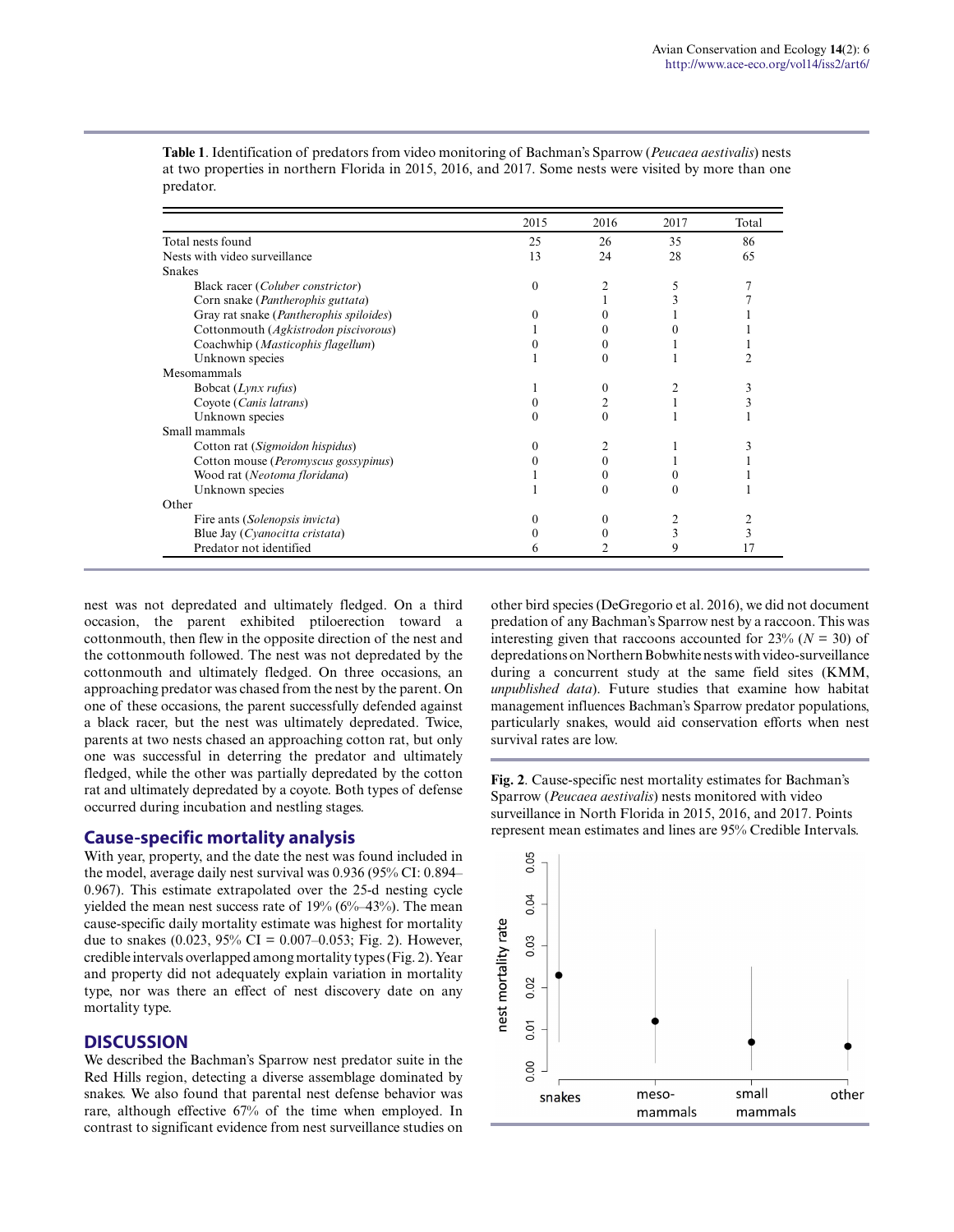**Table 2**. Description of Bachman's Sparrow (*Peucaea aestivalis*) parental defense of nests at two properties in northern Florida in 2015, 2016 and 2017.

| Predator observed                                | Date of event | Time of<br>event | Nest stage | Description of defense                                                                                              | Result of<br>defense | <b>Ultimate</b> nest<br>fate |
|--------------------------------------------------|---------------|------------------|------------|---------------------------------------------------------------------------------------------------------------------|----------------------|------------------------------|
| <b>Black racer</b><br>(Coluber constrictor)      | 23 June 2016  | 14:34            | incubation | Snake approaches and parent chases it away<br>from the nest.                                                        | successful           | failed                       |
| Black racer                                      | 3 June 2016   | 16:32            | incubation | Snake approaches and parent puffs-up<br>feathers, which startles predator away from<br>the nest.                    | failed               | failed                       |
| Hispid cotton rat<br>(Sigmoidon hispidus)        | 6 July 2016   | 0:22             | incubation | Cotton rat approaches and parent attempts<br>to chase it away from the nest.                                        | failed               | failed                       |
| Hispid cotton rat                                | 30 May 2016   | 20:22            | nestling   | Cotton rat approaches and parent chases it<br>away from the nest.                                                   | successful           | successful                   |
| Unknown species                                  | 30 June 2016  | 0:06             | nestling   | Predator approaches and parent puffs-up<br>feathers, predator does not continue<br>approach.                        | successful           | successful                   |
| Eastern cottonmouth<br>(Agkistridon piscivorous) | 5 August 2015 | 16:44            | nestling   | Snake approaches and parent puffs-up<br>feathers, flies away from the nest, distracting<br>the snake from the nest. | successful           | successful                   |

## **Patterns and implications of predator identity**

Bachman's Sparrow nest predator diversity matches the diverse suite of predators recorded for ground-nesting species throughout North America (DeGregorio et al. 2016). Snakes are more common predators of bird nests in the southeastern United States relative to prairie-nesting species further north (Thompson and Ribic 2012, DeGregorio et al. 2016), which may be due to high species diversity and abundance of snakes in the southeast or because warmer temperatures allow for extended activity periods for snakes (Huey 1982). We found that snakes were responsible for more than twice as many depredations of video-monitored Bachman's Sparrow nests than any other predator type. Racers and corn snakes were responsible for a large proportion of depredations in our study (19% of depredations each) relative to previous songbird studies in the southeast (DeGregorio et al. 2016) whereas gray rat snakes were not prevalent nest predators in our system. The earliest observations of Bachman's Sparrow nest depredations were by snakes, although the species was not reported (Haggerty 1988).

In a review of nest surveillance studies across North America, mesomammals were the dominant predator type, of which 31% of depredations were by raccoons (DeGregorio et al. 2016). By contrast, we did not document predation by a raccoon. Although we only present data here on Bachman's Sparrow, we also videomonitored Northern Bobwhite nests concurrently at the same sites; raccoons accounted for 23% of the nest depredations ( $N =$ 30), indicating raccoons were present and active at our sites. Bachman's Sparrows usually avoid placing nests in areas that have not been burned in the last 12 months (Jones et al. 2013), and raccoons are more likely to forage in areas that were not recently burned (Jones et al. 2004), suggesting a link between fire management and raccoon nest predation.

Our sample of nests is biased toward the nestling stage (55 of 86 nests were found during the nestling stage). Because we used mostly visual cues from provisioning parents to find nests, and snakes use the same cues (Mullin and Cooper 1998, Lillywhite 2014), it is possible that our results are biased toward snakes (Stake et al. 2005). However, of the seven depredations by a black racer, 57% were during the incubation stage, and of the seven depredations by a corn snake, 28% were during incubation, meaning the dominance of snakes in our dataset is only partially driven by depredations during the nestling stage.

## **Nest defense behavior**

Nest defense behavior of Bachman's Sparrow was comparable to other Passerelid sparrows of the tallgrass prairie (Ellison and Ribic 2012). Among grassland-nesting passerines of the Midwest, nest defense appears relatively common (26%; Pietz and Granfors 2005) although variable by species, predator community, and habitat type. The reaction of one parent in our study against a cottonmouth was similar to the distraction displays that Haggerty (1986) described by a Bachman's Sparrow while defending fledglings against a snake. Nest defense by Bachman's Sparrows appears to be a last-ditch effort to prevent predation, which is attempted only when the predator has encountered the nest. Given the importance of cryptic behavior at the nest to grassland sparrows, and the context in which nest defense generally occurs, it is unsurprising that such behavior by Bachman's Sparrow was rare (exhibited at 16% of predation events in our sample). Nest defense does not appear to be a key strategy in nest survival for Bachman's Sparrow.

## **Conservation implications**

Large private properties managed for recreational Northern Bobwhite hunting are common throughout the southeast and create and maintain habitat that supports Bachman's Sparrow populations. Management schemes across these properties are similar, especially throughout the Red Hills region, and almost always include mesomammal trapping and removal (Jackson et al. 2018, Palmer et al. 2019). Thus, we believe our results apply to a considerable portion of Bachman's Sparrow habitat, especially to the approximately 240,000-ha region surrounding our study sites that is mostly old-field pine savanna managed for Northern Bobwhite. However, Bachman's Sparrow nest predator suite may differ on properties that do not trap and remove mesomammals.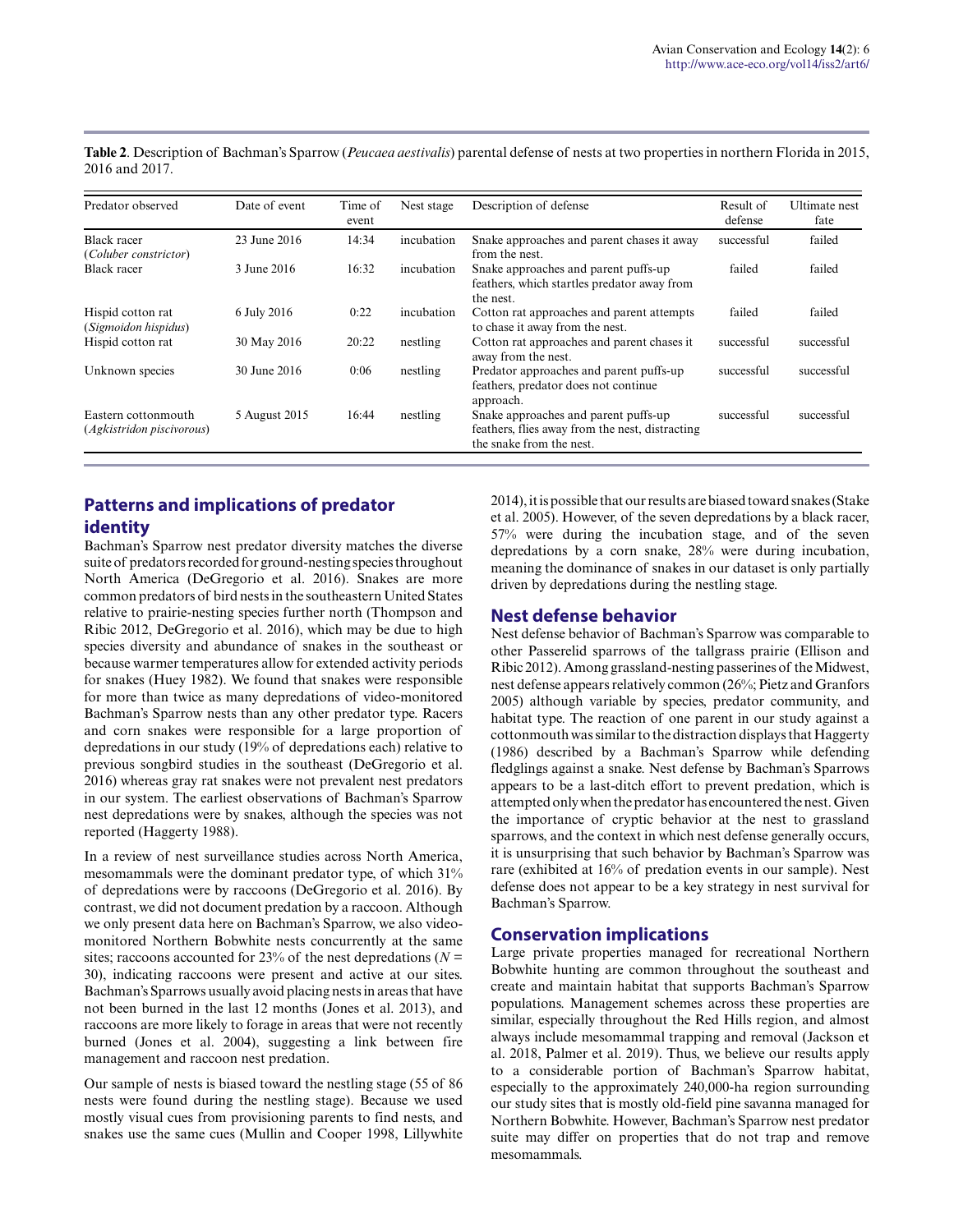Predatory and competitive interactions within and between predator types in this system are largely unknown but may complicate management actions aimed at reducing nest loss. The reduction of mesomammals for Northern Bobwhite management, which are predators of snakes (Llewellyn and Uhler 1952, Litvaitis 1981, Godbois et al. 2003), could ease predation pressure on snakes, and thus negatively impact nest success of groundnesting birds. Mesomammals were still present and active during our study, as we documented them as the predominate predator at Northern Bobwhite nests at the same sites.

Although habitat loss is the primary factor driving the range-wide decline of Bachman's Sparrow, mitigating nest predation may be desirable when daily nest survival is lower than average or if population growth rate is sensitive to nest success. The daily nest survival rate observed in this study is similar to previous studies and may not be a concern for population persistence at our study sites (Haggerty 1988; 0.919–0.965, Jones et al. 2013; 0.96, Winiarski et al. 2017*b*; 0.916–0.972). Long-term point count data at one of our study sites indicates that the Bachman's Sparrow population there is stable (Tall Timbers, *unpublished data*), although range-wide and state-wide trends for Bachman's Sparrow in Florida and Georgia are declining (Sauer et al. 2017).

Sound habitat management is the best option for improving demographic resilience of wildlife and the success of conservation efforts. Frequent prescribed fire is particularly important for Bachman's Sparrow because many of its life history traits are closely linked to frequent fire (Dunning et al. 2018) including nest site selection (Jones et al. 2013). Increased time since fire can increase snake predation of Grasshopper Sparrow nests (*Ammodramus savannarum*; Lyons et al. 2015) because grassland snakes make less-frequent use of recently burned areas (Cavitt 2000). Given the importance of fire for nesting Bachman's Sparrows (Jones et al. 2013), this relationship between snake predation and time since fire may also exist for Bachman's Sparrow. Future studies should explore the link between prescribed fire, nest predation, and snake abundance or activity in southeastern pine savanna.

*Responses to this article can be read online at:* <http://www.ace-eco.org/issues/responses.php/1409>

#### **Acknowledgments:**

*Funding was provided by Tall Timbers, University of Florida and small grants from Florida Ornithological Society and Cooper Ornithological Society. Support also came from USDA National Institute of Food and Agriculture, Hatch project #0215824, KES, PI. We thank the technicians who helped find nests and review video: Lizabeth LaBriola, Karis Ritenour, Aaron Yappert, Lindsay Partymiller, Dylan Orlando, and Henry Brown. We thank Jim Cox for his guidance on field techniques and for helpful comments on this manuscript. We thank Joe Noble for technical support with surveillance systems and video file storage and the land management teams at Tall Timbers and Dixie Plantation for their logistical support in the field. Author contributions: KMM and HHJ conceived the study and performed field work. TMT and KES provided funding and aided with study design. KMM and AMB*

*reviewed video and managed the data. KMM analyzed the data. KMM and HHJ wrote the first draft of the manuscript and all authors contributed substantial edits.*

#### **LITERATURE CITED**

Andren, H. 1992. Corvid density and nest predation in relation to forest fragmentation: a landscape perspective. *Ecology* 73 (3):794-804. <https://doi.org/10.2307/1940158>

Betancourt, A. M., K. M. Malone, and K. E. Sieving. 2017. *Two new defense behaviors of the Bachman's Sparrow: a new look at the breeding behavior using video surveillance.* Undergraduate Honors Thesis, University of Florida, Gainesville, Florida, USA.

Brennan, L. A., and W. P. Kuvlesky. 2005. North American grassland birds: an unfolding conservation crisis? *Journal of Wildlife Management* 69(1):1-13. [https://doi.org/10.2193/0022-541x](https://doi.org/10.2193/0022-541x(2005)069<0001:nagbau>2.0.co;2) [\(2005\)069<0001:nagbau>2.0.co;2](https://doi.org/10.2193/0022-541x(2005)069<0001:nagbau>2.0.co;2) 

Brooks, S. P., and G. O. Roberts. 1998. Convergence assessment techniques for Markov chain Monte Carlo. *Statistics and Computing* 8(4):319-335.

Cavitt, J. F. 2000. Fire and a tallgrass prairie reptile community: effects on relative abundance and seasonal activity. *Journal of Herpetology* 34(1):12-20.<https://doi.org/10.2307/1565233>

Colombelli-Négrel, D., and S. Kleindorfer. 2009. Nest height, nest concealment, and predator type predict nest predation in superb fairy-wrens (*Malurus cyaneus*). *Ecological Research* 24 (4):921-928. <https://doi.org/10.1007/s11284-008-0569-y>

Cox, J. A., and C. D. Jones. 2007. Home range and survival characteristics of male Bachman's Sparrows in an old-growth forest managed with breeding season burns. *Journal of Field Ornithology* 78(3):263-269. [https://doi.org/10.1111/j.1557-9263.2007.00113.](https://doi.org/10.1111/j.1557-9263.2007.00113.x) [x](https://doi.org/10.1111/j.1557-9263.2007.00113.x) 

Cox, J. A., and C. D. Jones. 2009. Influence of prescribed fire on winter abundance of Bachman's Sparrow. *Wilson Journal of Ornithology* 121(2):359-365. <https://doi.org/10.1676/07-138.1>

Cox, W. A., M. S. Pruett, T. J. Benson, S. J. Chiavacci, and F. R. Thompson III. 2012. Development of camera technology for monitoring nests. Pages 185-198 *in* C. A. Ribic, F. R. Thompson III, and P. J. Pietz, editors. *Video surveillance of nesting birds.* University of California Press, Berkeley, California, USA. [https://](https://doi.org/10.1525/california/9780520273139.003.0015) [doi.org/10.1525/california/9780520273139.003.0015](https://doi.org/10.1525/california/9780520273139.003.0015) 

Curio, E., G. Klump, and K. Regelmann. 1983. An anti-predator response in the Great Tit (*Parus major*): Is it tuned to predator risk? *Oecologia* 60(1):83-88.<https://doi.org/10.1007/BF00379324>

Darrah, A. J., J. B. Cohen, and P. M. Castelli. 2018. A Bayesian multinomial logistic exposure model for estimating probabilities of competing sources of nest failure. *Ibis* 160(1):23-35. [https://](https://doi.org/10.1111/ibi.12510) [doi.org/10.1111/ibi.12510](https://doi.org/10.1111/ibi.12510) 

DeGregorio, B. A., S. J. Chiavacci, T. J. Benson, J. H. Sperry, and P. J. Weatherhead. 2016. Nest predators of North American birds: continental patterns and implications. *Bioscience* 66(8):655-665. <https://doi.org/10.1093/biosci/biw071>

DeGregorio, B. A., P. J. Weatherhead, and J. H. Sperry. 2014. Power lines, roads, and avian nest survival: effects on predator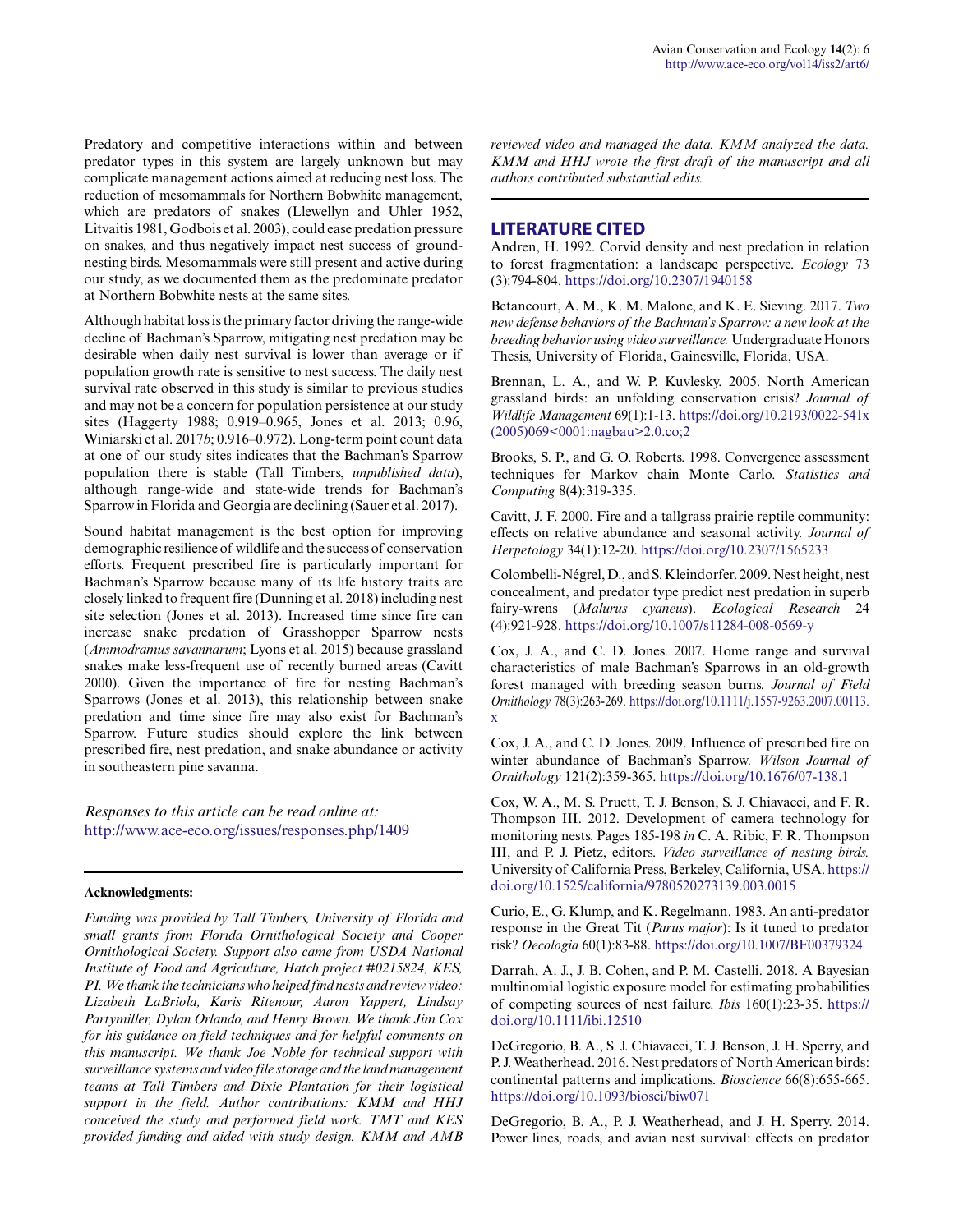identity and predation intensity. *Ecology and Evolution* 4 (9):1589-1600. <https://doi.org/10.1002/ece3.1049>

Dijak, W. D., and F. R. Thompson III. 2000. Landscape and edge effects on the distribution of mammalian predators in Missouri. *Journal of Wildlife Management* 64(1):209-216. [https://doi.](https://doi.org/10.2307/3802992) [org/10.2307/3802992](https://doi.org/10.2307/3802992) 

Dunning, J. B., P. Pyle, and M. A. Patten. 2018. Bachman's Sparrow (*Peucaea aestivalis*). *In* P. G. Rodewald, editor. *The birds of North America online.* Cornell Lab of Ornithology, Ithaca, New York, USA. <https://doi.org/10.2173/bna.bacspa.03.1>

Ellis-Felege, S. N., J. S. Burnam, W. E. Palmer, D. C. Sisson, and J. P. Carroll. 2013. Fight or flight: parental decisions about predators at nests of Northern Bobwhites (*Colinus virginianus*). *Auk* 130(4):637-644. <https://doi.org/10.1525/auk.2013.12227>

Ellison, K. S., and C. A. Ribic. 2012. Nest defense: grassland bird responses to snakes. Pages 149-160 *in* C. A. Ribic, F. R. Thompson III, and P. J. Pietz, editors. *Video surveillance of nesting birds.* University of California Press, Berkeley, California, USA. [https://](https://doi.org/10.1525/california/9780520273139.003.0012) [doi.org/10.1525/california/9780520273139.003.0012](https://doi.org/10.1525/california/9780520273139.003.0012) 

Ellison, K. S., C. A. Ribic, D. W. Sample, M. J. Fawcett, and J. D. Dadisman. 2013. Impacts of tree rows on grassland birds and potential nest predators: a removal experiment. *PLoS ONE* 8(4): e59151.<https://doi.org/10.1371/journal.pone.0059151>

Godbois, I. A., L. M. Conner, and R. J. Warren. 2003. Bobcat diet on an area managed for northern bobwhite. *Proceedings of the Southeastern Association of Fish and Wildlife Agencies* 57:222-227.

Haggerty, T. M. 1986. *Reproductive ecology of Bachman's Sparrow (*Aimophila aestivalis*) in central Arkansas.* Dissertation. University of Arkansas, Fayetteville, Arkansas, USA.

Haggerty, T. M. 1988. Aspects of the breeding biology and productivity of Bachman's Sparrow in central Arkansas. *Wilson Bulletin* 100:247-255.

Haggerty, T. M. 1995. Nest-site selection, nest design and nestentrance orientation in Bachman's Sparrow. *Southwestern Naturalist* 40:62-67.

Hannon, S. J., and S. E. Cotterill. 1998. Nest predation in aspen woodlots in an agricultural area in Alberta: the enemy from within. *Auk* 115(1):16-25. <https://doi.org/10.2307/4089107>

Huey, R. B. 1982. Temperature, physiology, and the ecology of reptiles. Pages 25-92 *in* C. Gans, and F. H. Pough, editors. *Biology of the reptilia, Vol. 12.* Academic, London, UK.

Jackson, A. L., W. E. Palmer, D. C. Sisson, T. M. Terhune, and J. A. Martin. 2018. Partial meso-mammal predator removal positively affects Northern Bobwhite reproduction. *Wildlife Biology* 2018(1).<https://doi.org/10.2981/wlb.00357>

Jones, C. D., J. A. Cox, E. Toriani-Moura, and R. J. Cooper. 2013. Nest-site characteristics of Bachman's Sparrows and their relationship to plant succession following prescribed burns. *Wilson Journal of Ornithology* 125(2):293-300. [https://doi.](https://doi.org/10.1676/12-119.1) [org/10.1676/12-119.1](https://doi.org/10.1676/12-119.1) 

Jones, C. D., K. W. Stodola, J. Coombs, M. P. Ward, and R. J. Cooper. 2017. Responses of Bachman's Sparrows and prairie warblers to fragmentation. *Journal of Wildlife Management* 81 (2):347-355. <https://doi.org/10.1002/jwmg.21195>

Jones, D. D., L. M. Conner, T. H. Storey, and R. J. Warren. 2004. Prescribed fire and raccoon use of longleaf pine forests: implications for managing nest predation? *Wildlife Society Bulletin* 32(4):1255-1259.

Kleindorfer, S., B. Fessl, and H. Hoi. 2005. Avian nest defence behaviour: assessment in relation to predator distance and type, and nest height. *Animal Behaviour* 69(2):307-313. [https://doi.](https://doi.org/10.1016/j.anbehav.2004.06.003) [org/10.1016/j.anbehav.2004.06.003](https://doi.org/10.1016/j.anbehav.2004.06.003) 

Kéry, M. 2010. *Introduction to WinBUGS for ecologists: a Bayesian approach to regression, ANOVA, mixed models and related analyses.* Academic, Burlington, Massachusetts, USA.

Le Cam, L. 1990. Maximum likelihood: an introduction. *International Statistical Review/Revue Internationale Statistique* 58(2):153-171.<https://doi.org/10.2307/1403464>

Lillywhite, H. B. 2014. *How snakes work: structure, function, and behavior of the world's snakes.* Oxford University Press, New York, New York, USA.

Litvaitis, J. A. 1981. A comparison of coyote and bobcat food habits in the Wichita Mountains, Oklahoma. *Proceedings of the Oklahoma Academy of Science* 61:81-82.

Llewellyn, L. M., and F. M. Uhler. 1952. The foods of fur animals of the Patuxent Research Refuge, Maryland. *American Midland Naturalist* 48(1):193-203. <https://doi.org/10.2307/2422142>

Lyons, T. P., J. R. Miller, D. M. Debinski, and D. M. Engle. 2015. Predator identity influences the effect of habitat management on nest predation. *Ecological Applications* 25(6):1596-1605. [https://](https://doi.org/10.1890/14-1641.1) [doi.org/10.1890/14-1641.1](https://doi.org/10.1890/14-1641.1) 

Mullin, S. J., and R. J. Cooper. 1998. The foraging ecology of the gray rat snake (*Elaphe obsoleta spiloides*)-visual stimuli facilitate location of arboreal prey. *American Midland Naturalist* 140 (2):397-401. [https://doi.org/10.1674/0003-0031\(1998\)140\[0397:](https://doi.org/10.1674/0003-0031(1998)140[0397:TFEOTG]2.0.CO;2) [TFEOTG\]2.0.CO;2](https://doi.org/10.1674/0003-0031(1998)140[0397:TFEOTG]2.0.CO;2) 

North American Bird Conservation Initiative (NABCI). 2017. *The state of North America's birds 2016.* Environment and Climate Change Canada, Ottawa, Ontario, Canada. [online] URL: [http://](http://www.stateofthebirds.org/) [www.stateofthebirds.org//](http://www.stateofthebirds.org/)

Nour, N., E. Matthysen, and A. A. Dhondt. 1993. Artificial nest predation and habitat fragmentation: different trends in bird and mammal predators. *Ecography* 16(2):111-116. [https://doi.](https://doi.org/10.1111/j.1600-0587.1993.tb00063.x) [org/10.1111/j.1600-0587.1993.tb00063.x](https://doi.org/10.1111/j.1600-0587.1993.tb00063.x)

Palmer, W. E., J. P. Carroll, D. C. Sisson, S. D. Wellendorf, T. M. Terhune II, S. N. Ellis-Felege, and J. A. Martin. 2019. Reduction in meso-mammal nest predators improves Northern Bobwhite demographics. *Journal of Wildlife Management* 83(3):646-656. <https://doi.org/10.1002/jwmg.21627>

Pietz, P. J., and D. A. Granfors. 2005. Parental nest defense on videotape: more reality than "myth." *Auk* 122(2):701-705. [https://](https://doi.org/10.1642/0004-8038(2005)122[0701:PNDOVM]2.0.CO;2 ) [doi.org/10.1642/0004-8038\(2005\)122\[0701:PNDOVM\]2.0.CO;2](https://doi.org/10.1642/0004-8038(2005)122[0701:PNDOVM]2.0.CO;2 ) 

Plummer, M. 2013. Just another Gibbs sampler (jags) software, version-3.4.0.